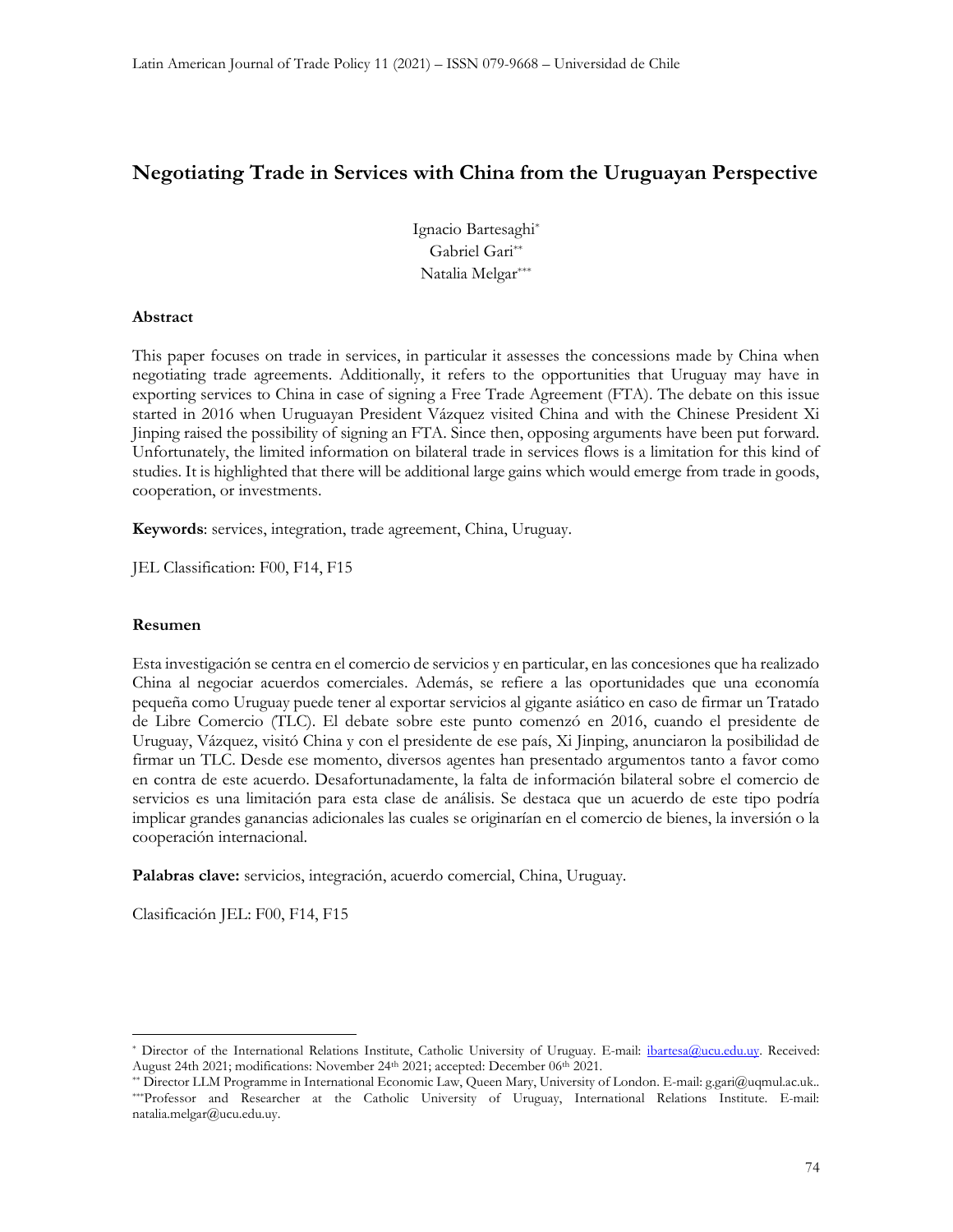## Introduction

Over the last fifteen years, China has deepened its relationship with Latin-America and the Caribbean (LAC). This process has been characterized by a relevant growth in trade flows and the signature of FTAs with Chile, Costa Rica, and Peru. China is currently negotiating an FTA with Panama and conducting a joint feasibility study for an FTA with Colombia<sup>1</sup>. Furthermore, the last China's White Books on the relationship with LAC countries highlights that the trade agreements with this group of countries are a priority for the Chinese government.



Figure 1: LAC trade in goods with China

Source: own elaboration based on Trade Map.

The FTA between China and Chile came into force in 2010. When considering the experimental data set that is being developed by the World Trade Organization (WTO) that includes bilateral trade in services; it can be shown that between 2010 and 2019, Chilean exports of services were down 0.2% but those to China grow 2.9%% and the participation of China as a destiny of these exports varied from 7.0% in 2010 to 9.2% in 2019.

In the case of Uruguay, in 2016, President Vázquez visited China and with Chinese President Xi Jinping discussed the possibility of signing a trade agreement. However, no progress was made on this front until September 2021 when the parties publicly announced their intention to conduct a joint feasibility study for an FTA with a view to start negotiations in early 2022<sup>2</sup> .

Moreover, the Uruguayan internationalization strategy has been criticized for its slow progress in bilateral trade talks. In 2019, the agreement between the European Union and MERCOSUR was signed, after 20 years of negotiations. In that year, MERCOSUR also signed an agreement with the European Free Trade Association. Hence, the external agenda has become more dynamic. However, it is unclear whether the agreement with the European Union would be ratified.

Back in 2016, the announcement of a possible FTA with China opened a debate about the potential impact of the agreement for the Uruguayan economy. Some studies focused on trade in goods suggest that the net result would be positive (Bartesaghi and Melgar, 2018). However, the analysis of the potential impact of an FTA with China in the Uruguayan services sector has, so far, not received enough attention.

<sup>1</sup> More information can be found in: http://fta.mofcom.gov.cn/english/index.shtml

<sup>2</sup> More information can be found in: https://www.gub.uy/presidencia/comunicacion/noticias/inicio-su-trabajo-equiponegociador-del-estudio-factibilidad-para-acuerdo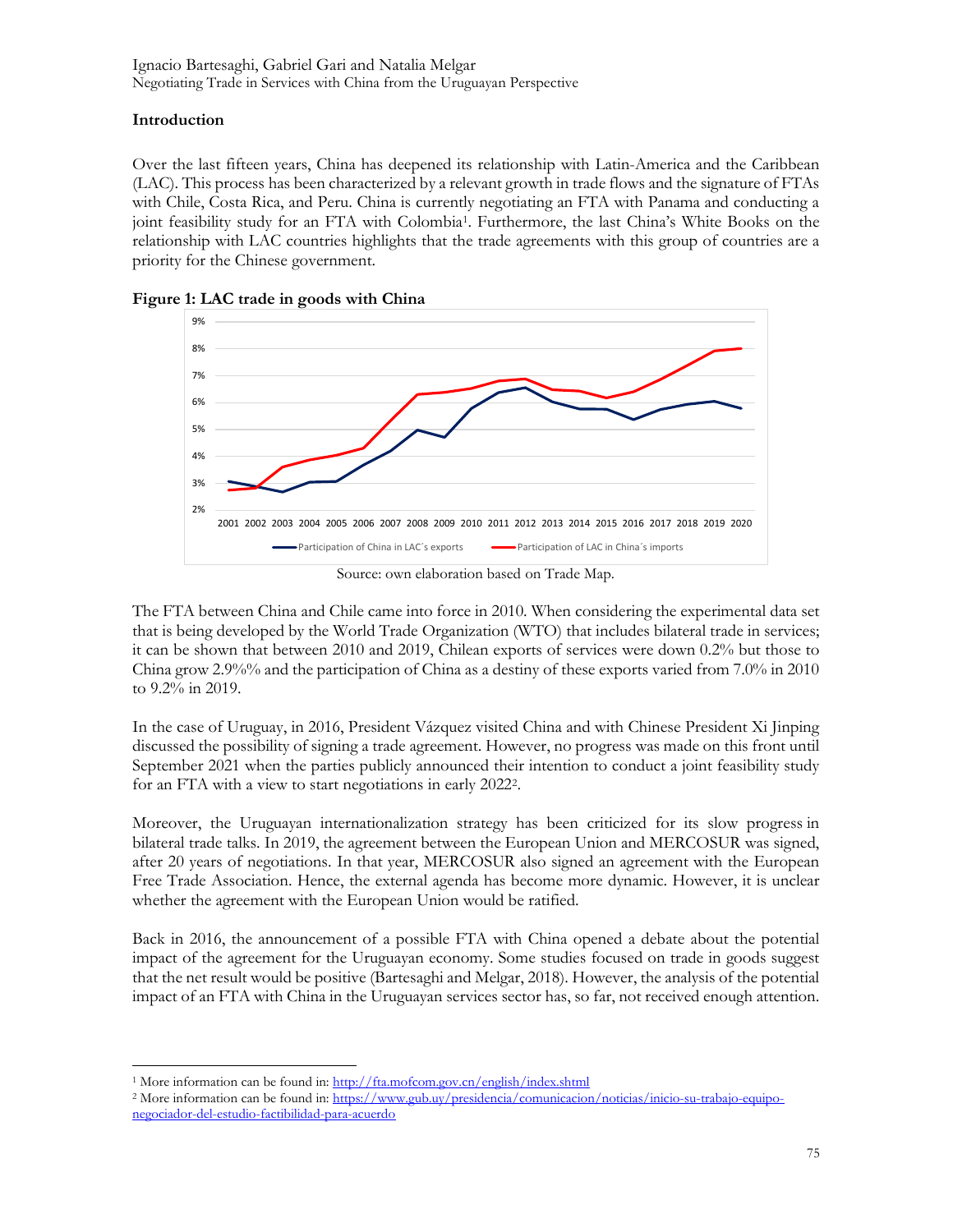The aim of this paper is to fill this gap of the literature by shedding light on the potential risks and opportunities for a small country like Uruguay to conclude an agreement on services with China. After this introduction, the literature on trade in services that explores this matter is presented. After that, the existing FTAs covering trade in services concluded by China are review, identifying its best preferential concessions on services to illustrate what Uruguay could realistically expect from China during the negotiation process. Therefore, the paper is organized as follows: section 2 offers a theoretical framework for the analysis; section 3 provides an overview of the dynamics of trade in services; section 4 discusses the potential gains that Uruguay may have if signing an agreement with China; section 5 presents a negotiation strategy on services for Uruguay, and section 6 presents some conslusions.

## Theoretical framework

In recent years, services have become increasingly important in the international economy (trade and investment) and have presented a sustained process of internationalization. Advances in technology have allowed a growing expansion of the sector (IT, telecommunications, transport, travel).

The specialized literature offers compelling evidence about the contribution of trade in services to development. For instance, Sauvé (2009) shows the significant impact of services on development and the roles of liberalization and effective regulation in key service sectors, both at regional and multilateral levels. Cattaneo et al. (2010) argue that the performance of the services sector is a key driver of Gross Domestic Product dynamics, although they acknowledge the existence of significant variations by sector. Cattaneo et al. (2013) also showed not only the relevance of the direct effects of services, but also the indirect effects to the extent that services play a key role on industrial productivity.

The literature also shows the relevance of trade agreements in services. Although specific commitments on market access and national treatment do not necessarily generate new market opportunities, they bind the applied regime becoming an insurance against protectionist policy reversals; and offering transparent and predictable market access conditions to economic actors. For example, the pandemic has showed the relevance of electronic payment services that enable e-commerce activity and the vulnerabilities of micro, small and medium enterprises that should have dealt with digitalization. Before the pandemic, Roy (2019) highlighted that most WTO members had few or incomplete market access and national treatment commitments for electronic payment services. Moreover, Roy (2017) argued that an enabling policy environment – promoting competition, openness to trade and investment, and adequate regulatory frameworks – can enhance connectivity, lower trade costs, and foster growth and economic performance. Lamprecht and Miroudot (2018) found that legal bindings (that are included in services trade agreements) have a positive impact on exports. Having said this, one should not ignore the fact that the quid pro quo for greater predictability on market access conditions that stems from binding commitments is less policy space to regulate in pursuance of legitimate public policy objectives (Nicolas Pose, 2019).

FTAs on services also include disciplines on domestic regulation that contribute to enhance the quality of services' domestic regulatory framework. In 2017, nearly 60 WTO members initiated the Joint Initiative on Services Domestic Regulation (SDR) in order to discuss simplification and transparency of requirements and procedures to avoid becoming trade barriers. Baiker et al. (2021) showed that the new generation of trade agreements tend to include SDR disciplines and that countries are likely to change their domestic regulatory frameworks. Authors also provided 'initial insights' on the potential impact of these changes on economic performance. Kox and Lejour (2005) highlighted that regulation matter because they may imply fixed cost and authors highlighted that also policy heterogeneities have a negative impact on bilateral trade in services. Benz and Jaax (2020) used panel data from OECD Services Trade Restrictiveness Index, and they demonstrated the huge potential of services trade liberalization based on the premise that barriers to trade in services tend to be much higher than average tariffs on products.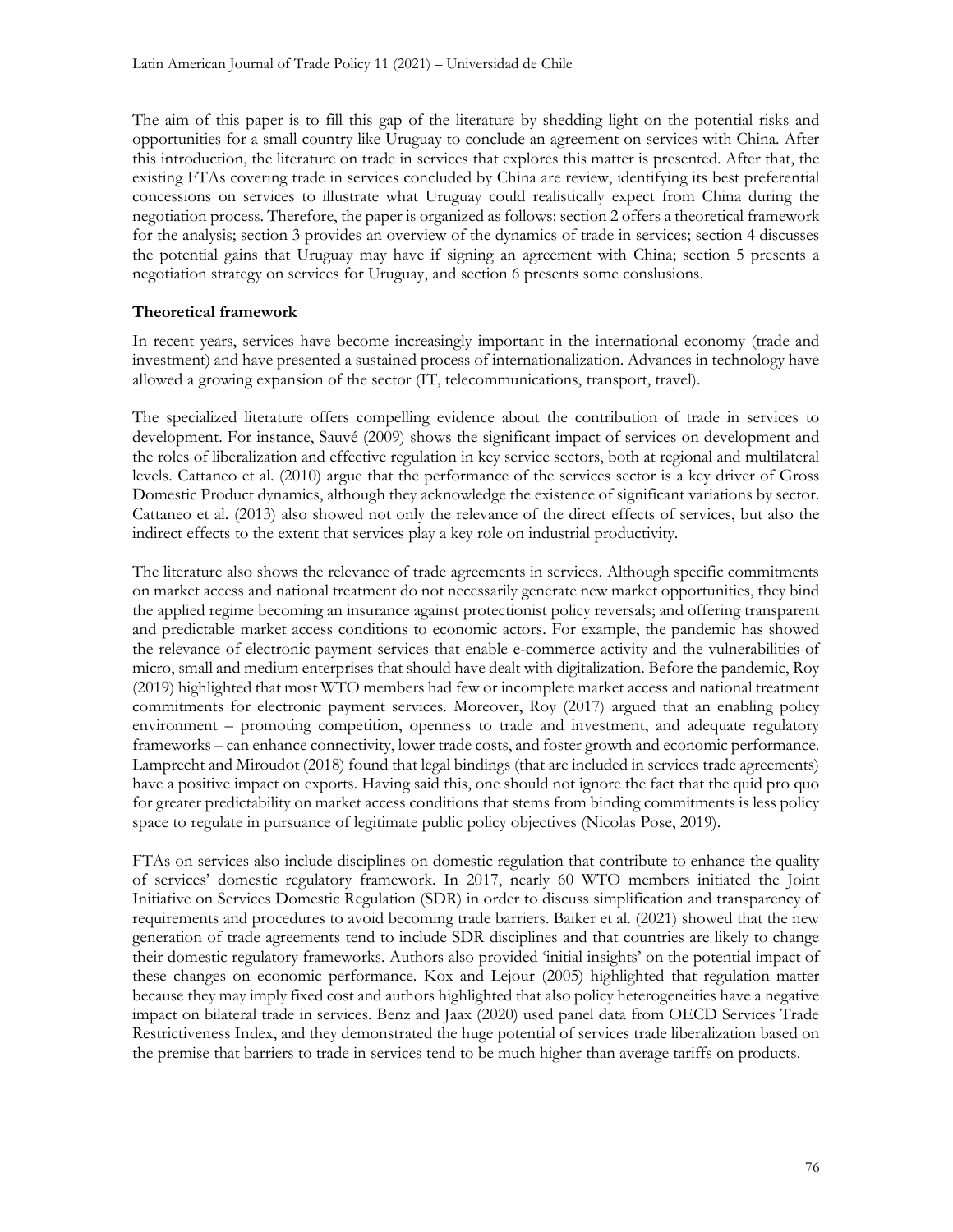## The service sector at the global market

The internationalization of services has deepened, and the global relevance of the sector is larger. It continues to show great potential and the pandemic has strengthened this trend in several service sectors. This process has mainly been driven by technological advances that enabled the expansion of sectors such as telecommunications, transport, and travel, among others. As figure 1 shows, this process has led to a significant growth in trade flows of services.



Figure 2: Evolution of global exports in services

As table 1 shows, the service sector has registered not only high growth rates (5.8% in the case of exports and 5.4% in the case of imports), but also higher rates than the ones observed in the case of trade in goods (4.3% in the case of exports and 4.2% in the case of imports). Despite this evolution, when considering total trade, services account for around 24% of it.

|                            | 2009-2018<br>Growth | Annual average 2009-<br>2018 |
|----------------------------|---------------------|------------------------------|
| <b>Exports of services</b> | 68,3%               | 5,8%                         |
| <b>Imports of services</b> | $60,0\%$            | 5,4%                         |
| <b>Exports of goods</b>    | 57,6%               | $4.3\%$                      |
| Inports of goods           | $57,0\%$            | $4.2\%$                      |

Source: own elaboration based on Trade Map.

Moreover, as table 2 describes, not only the trade flows of services were up but also all categories have grown. The table shows the annual growth rate of each service category by supposing a constant rate or a linear path in the period. It is worth noting that the traditional categories such as transports and communication services register lower rates than the "newer" categories such as telecommunications, computer, and information services (9.2%) or the charges for the use of intellectual property (7.9%).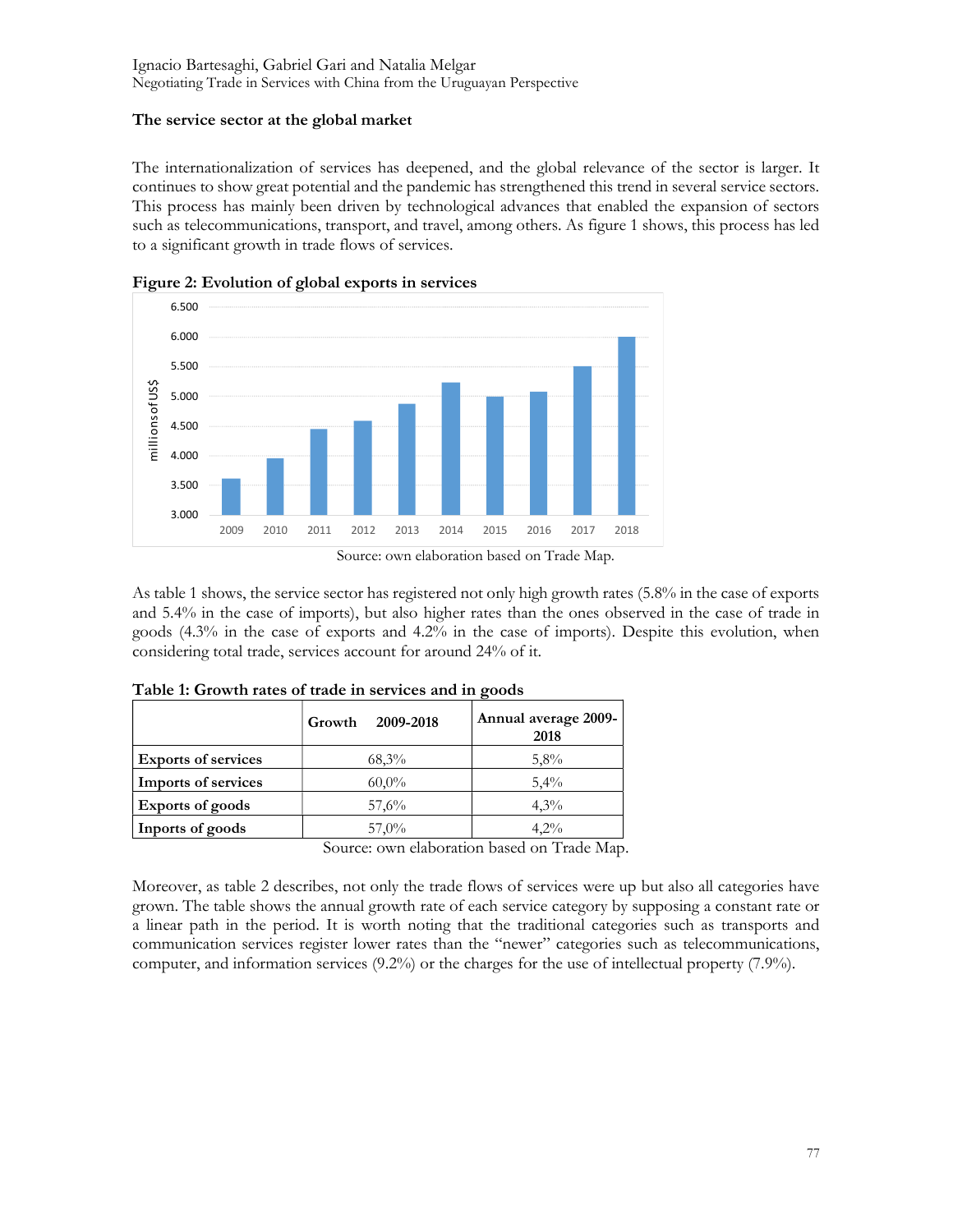### Table 2: Growth rates by service categories

|                                                           | Annual growth<br>rate 2009 - 2018 |
|-----------------------------------------------------------|-----------------------------------|
| Maintenance and repair services                           | 10,1%                             |
| Telecommunications, computer and information services     | 9,2%                              |
| Charges for the use of intellectual property              | 7,9%                              |
| Other business services                                   | 7,0%                              |
| Personal, cultural and recreational services              | $6,1\%$                           |
| Other services                                            | 5,9%                              |
| Travel                                                    | 5,4%                              |
| Manufacturing services on physical inputs owned by others | 5,2%                              |
| <b>Financial services</b>                                 | 4,9%                              |
| <b>Transports</b>                                         | 4,8%                              |
| Insurance and pension services                            | 3,6%                              |
| Construction                                              | 2,7%                              |
| Government goods and services<br>$\sim$ $\sim$<br>.       | 0,7%                              |

Source: own elaboration based on Trade Map.

In addition to the dynamism registered by trade in services in global terms, it is worth considering who the relevant players are. When computing the 2009-2018 annual growth rate, Asia emerges as the most dynamic region, only this region has registered a growth rate that is higher than the world average and China has played a relevant role in this evolution.



Figure 3: Service imports by region, 2009-2018 annual growth rate

Source: own elaboration based on Trade Map.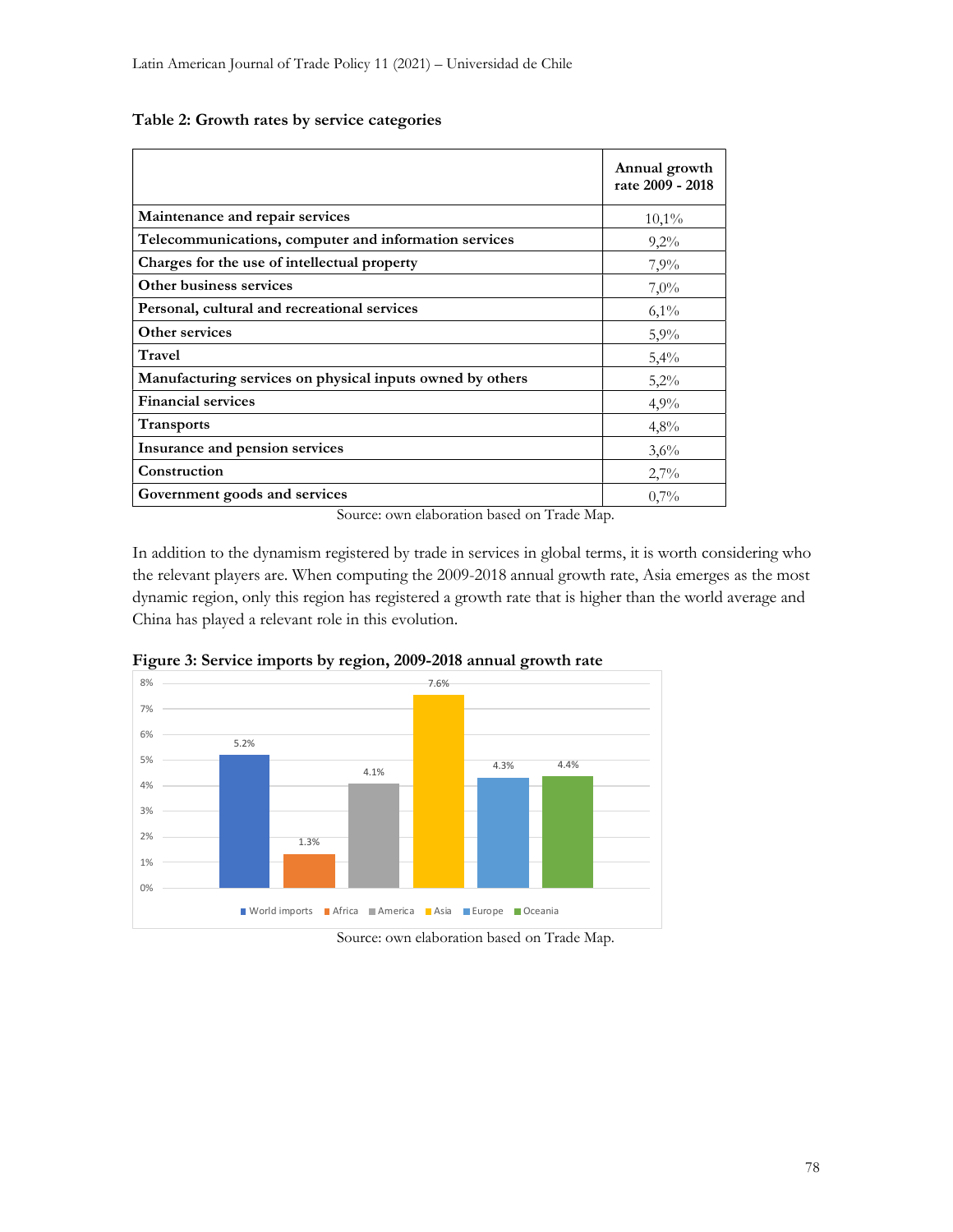

Figure 4: Service exports by region, 2009-2018 annual growth rate

Source: own elaboration based on Trade Map.



Figure 5: Exports and imports of services by China

Source: own elaboration based on Trade Map.

In line with these upward trends, the formal inclusion of services in trade negotiations took place in 1995 with The General Agreement on Trade in Services (GATS) that was one of the milestones achievements of the Uruguay Round. Its targets are: 1) creating a credible and reliable system of international trade rules; 2) ensuring fair and equitable treatment of all participants; 3) stimulating economic activity through guaranteed policy bindings; and 4) promoting trade and development through progressive liberalization. It is worth remembering that all WTO members are part of this agreement, and it applies to all service categories with the exemption of some services provided by the State such as the cases of education and health.

An additional way of assessing the relevance of services is considering the new international regulations, since the agreements that now incorporate service provisions have increased considerably since 2001.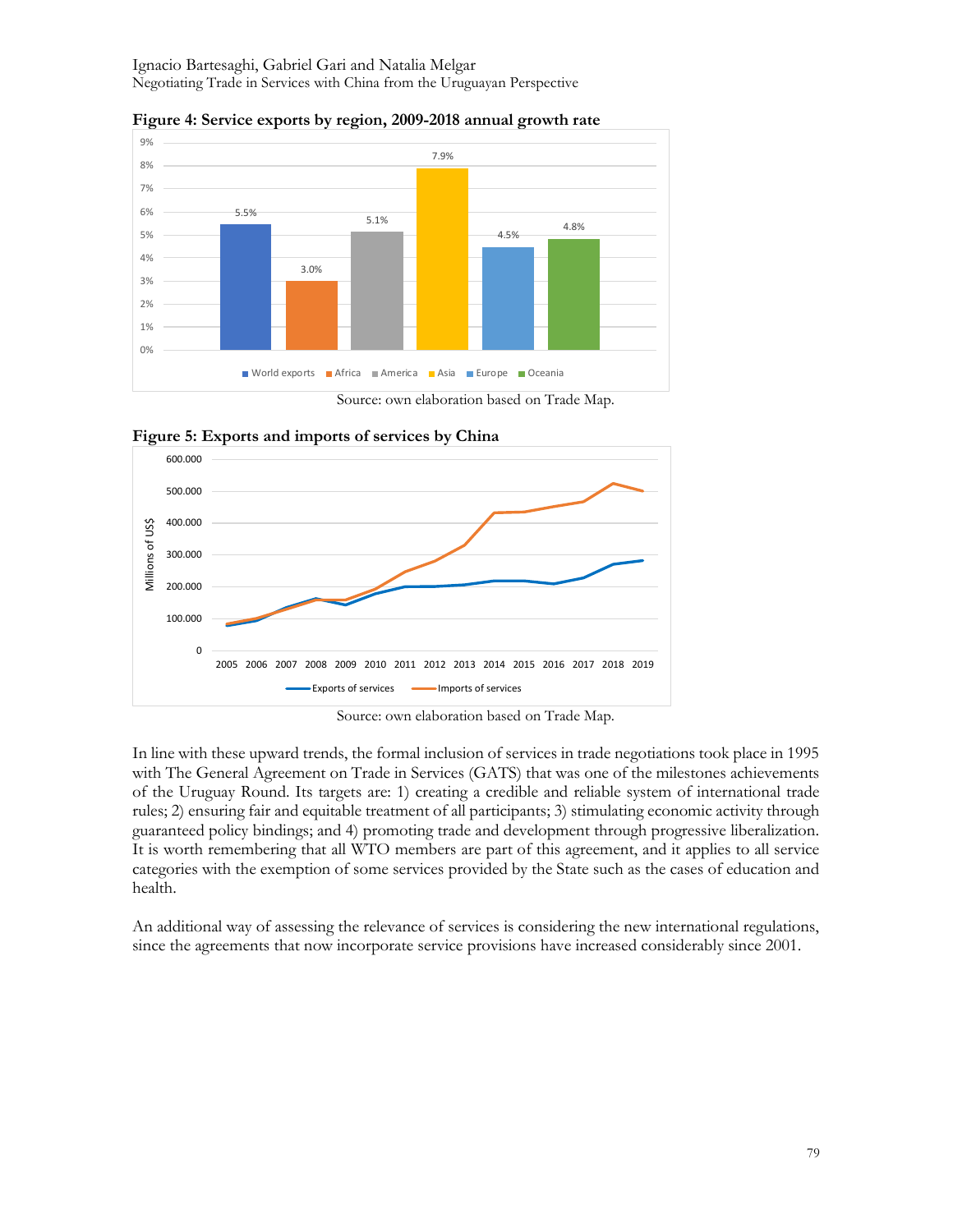

Figure 6: Notifications of service agreements

Source: own elaboration based on WTO

Low and Pasadilla (2015) hold that the service sector has a crucial role in developing an economy and improving the well-being of their citizens. Its contributions to growth are no more relevant than its linkages with the manufacturing sector. If an economy becomes more efficient in the provision of services, it would be also more efficient in the provision of goods and hence, it will gain competitiveness and it could also become a key player as a global provider. In other words, an exporter would benefit from having a more efficient: infrastructure, banking services, energy provision, and telecommunications, among others. As proof, table 3 shows the first five positions in the ranking of world exporters and importers of services (in 2009 and in 2018) and no developing country is found in this table.

| Ranking 2009                    |                  | Ranking 2018     |  |
|---------------------------------|------------------|------------------|--|
| <b>Exporters of</b><br>services | 1. United States | 1. United States |  |
|                                 | 2. Great Britain | 2. Great Britain |  |
|                                 | 3. Germany       | 3. Germany       |  |
|                                 | 4. France        | 4. France        |  |
|                                 | 5. Netherlands   | 5. China         |  |
| Importers of<br>services        | 1. United States | 1. United States |  |
|                                 | 2. Germany       | 2. China         |  |
|                                 | 3. Great Britain | 3. Germany       |  |
|                                 | 4. France        | 4. France        |  |
|                                 | 5. Netherlands   | 5. Great Britain |  |

Table 3: Ranking of world exporters and importers of services

Source: own elaboration based on Trade Map.

Regarding the relevant exporters of services, the table presents almost the same group of countries, which are ranked in the same position with the sole exception of China which ranks fifth, displacing the Netherlands. The same is true in the case of the most relevant importers of services, as China has emerged as a relevant global player in services. It ranked seventh in 2009 and it reached the second position in 2018. This change opens new opportunities for countries such as Uruguay that are competitive in some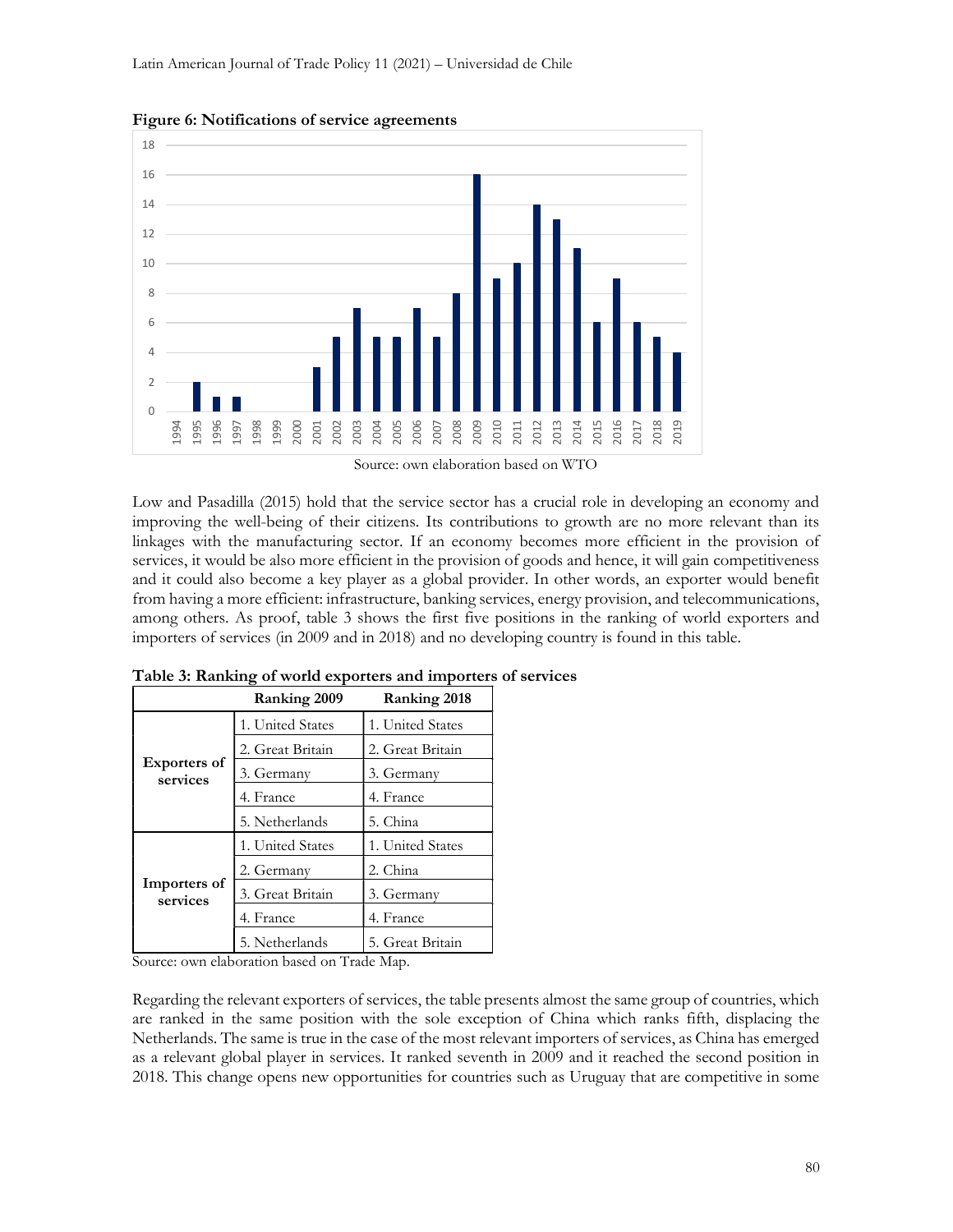services. In line with this, if considering the ranking of importers by category, in most of them China has emerged as a relevant player.

|                                                 | Ranking 2009          | Ranking 2018            |
|-------------------------------------------------|-----------------------|-------------------------|
|                                                 | 1. United States      | 1. China                |
| Travel                                          | 2. Germany            | 2. United States        |
|                                                 | 3. United Kingdom     | 3. Germany              |
|                                                 | 1. Japan              | 1. China                |
| Construction                                    | 2. China              | 2. Japan                |
|                                                 | 3. Russian Federation | 3. Saudi Arabia         |
| manufacturing services                          | 1. Hong Kong, China   | 1. Hong Kong, China     |
| on physical inputs                              | 2. Japan              | 2. Republic of Korea    |
| owned by others                                 | 3. Republic of Korea  | 3. France               |
|                                                 | 1. United States      | 1. United States        |
| Transports                                      | 2. Germany            | 2. China                |
|                                                 | 3. China              | 3. Germany              |
|                                                 | 1. United States      | 1. United States        |
| Other services                                  | 2. Germany            | 2. China                |
|                                                 | 3. United Kingdom     | 3. Germany              |
| Telecommunications,                             | 1. United States      | 1. United States        |
| computer and                                    | 2. Germany            | 2. Germany              |
| information services                            | 3. France             | 3. China                |
|                                                 | 1. United States      | 1. Germany              |
| Maintenance and<br>repair services              | 2. France             | 2. France               |
|                                                 | 3. Switzerland        | 3. United States        |
|                                                 | 1. Ireland            | 1. Ireland              |
| Charges for the use of<br>intellectual property | 2. United States      | 2. Netherlands          |
|                                                 | 3. Japan              | 3. United States        |
|                                                 | 1. India              | 1. United Kingdom       |
| Personal, cultural and<br>recreational services | 2. Venezuela          | 2. Luxembourg           |
|                                                 | 3. United Kingdom     | 3. France               |
|                                                 | 1. United States      | 1. United States        |
| Other business<br>services                      | 2. Germany            | 2. Germany              |
|                                                 | 3. France             | 3. Ireland              |
| Insurance and pension<br>servicios              | 1. United States      | 1. United States        |
|                                                 | 2. China              | 2. United Arab Emirates |
|                                                 | 3. Ireland            | 3. China                |
|                                                 | 1. Luxembourg         | 1. Luxembourg           |
| <b>Financial services</b>                       | 2. United States      | 2. United States        |
|                                                 | 3. United Kingdom     | 3. United Kingdom       |

# Table 4: Ranking of world importers by service category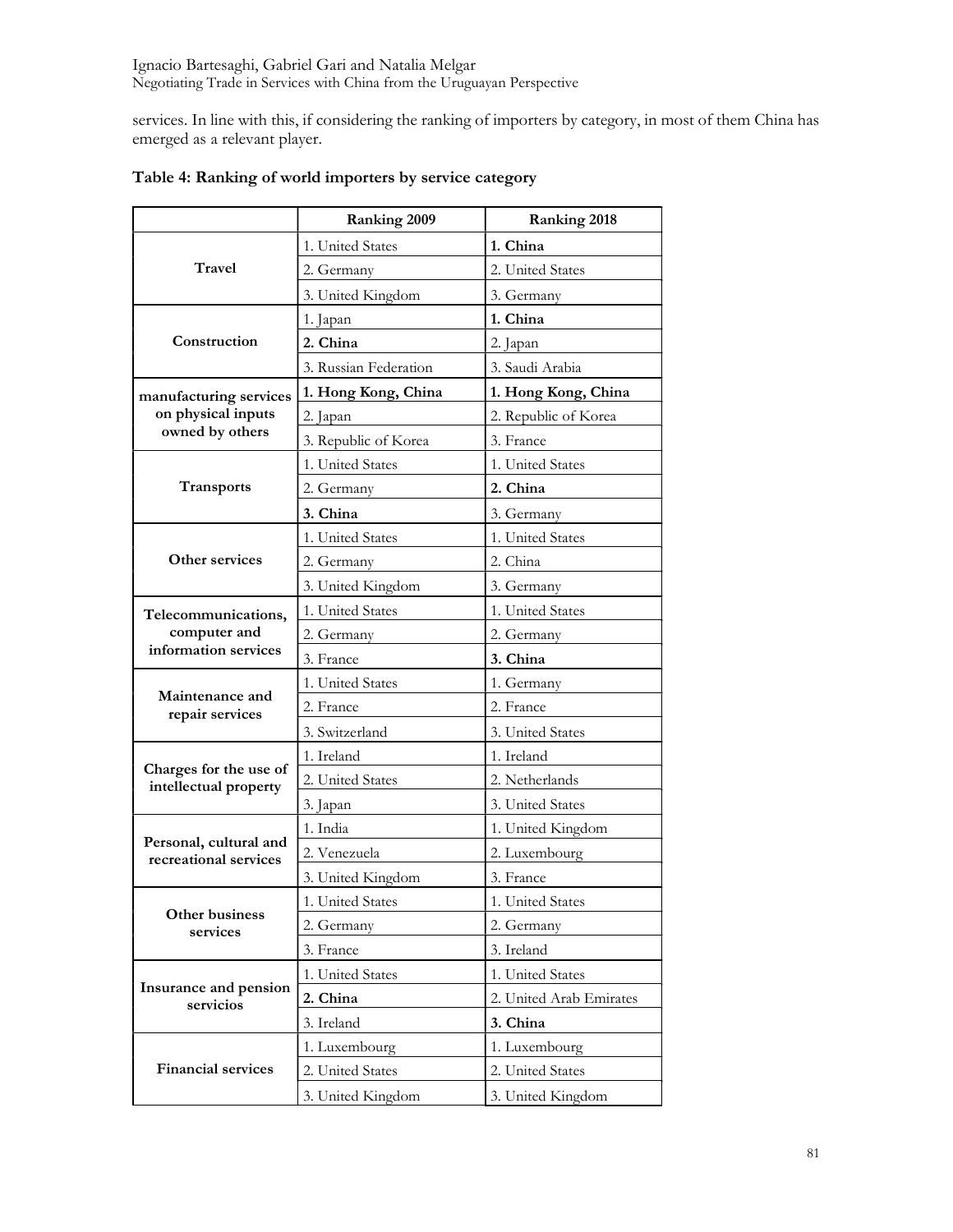| Government goods<br>and services | 1. Saudi Arabia   | l 1. Saudi Arabia |
|----------------------------------|-------------------|-------------------|
|                                  | 2. United States  | 2. United States  |
|                                  | 3. United Kingdom | 3. United Kingdom |

Source: own elaboration based on Trade Map.

Given the importance of the service sector, it is argued that restricting trade in services is equivalent to an implicit tariff on the exports of goods. Consequently, the liberalization of trade in services could expand the exports of the sectors that show comparative advantages. It also implies a fall in costs that would benefit other sectors, including the importing sector. In terms of the classical theory, more efficient service suppliers cause a rationalization of the production processes and hence there would be gains in internal and external competitiveness.

The service sector is protected through a normative approach; there are, in general, restrictive policies against external suppliers such as: a) quantitative restrictions (quotas, local content and prohibitions), b) instruments based on prices, c) standards, licenses and special regimes and d) discriminatory access to distribution networks.

According to Hodge cited by Steuart and Rashad (2005), it is important to distinguish between the liberalization of a sector and its deregulation because they have very different market implications. While the former aims at providing an equitable treatment of all participants (local suppliers and external suppliers), the latter is associated with a reduction of the participation of the State in the economy. In this vein, it is worth noting that FTAs on services seek to advance the liberalization of trade in services while recognizing the right of the parties to regulate and to introduce new regulations on the supply of services to meet national policy objectives.

## The opportunities for Uruguay if is signs a trade agreement with China

Regarding the negotiation of services, Uruguay showed a more pro-active position during the Doha Round than the one maintained during the Uruguay Round. However, as it happened in the case of other developing countries, the lack of national regulations in most of the sub-sectors affected the definition of a position and it affected the country's negotiating capacity.

At the regional level, Uruguay has undertaken more ambitious commitments under the Mercosur umbrella through the Protocol of Montevideo on Trade in Services. For example, the Law 19629 approved Mercosur Common Market Council Decision No 21/09 that adopted Members lists of specific commitments resulting from the seventh round of negotiations of specific commitments on services. As a Mercosur Member, Uruguay has also undertaken specific commitments on services as part of the agreement between the Mercosur and Chile through the signing of the Fifty-Third Additional Protocol on Trade in Services. There are several ongoing negotiations between Mercosur and third parties, which include services. This is the case of the Mercosur– European Union Agreement that was signed in 2019 but it is has not yet entered into force.

In line with the global trends, Uruguay has showed increasing interest in terms of market access and national treatment in tourism (hotels and restaurants), software and agricultural services. Uruguay also has an offensive position in relation to the coverage of categories and the market access conditions for each category. Any progress in these issues would generate positive impacts because trade flows were up, and Uruguay presents an adequate level of competitiveness in these service sectors. However, in some cases, Uruguay shows a defensive position due to existing regulatory restrictions (for example, fixed telephony and the distribution of energy).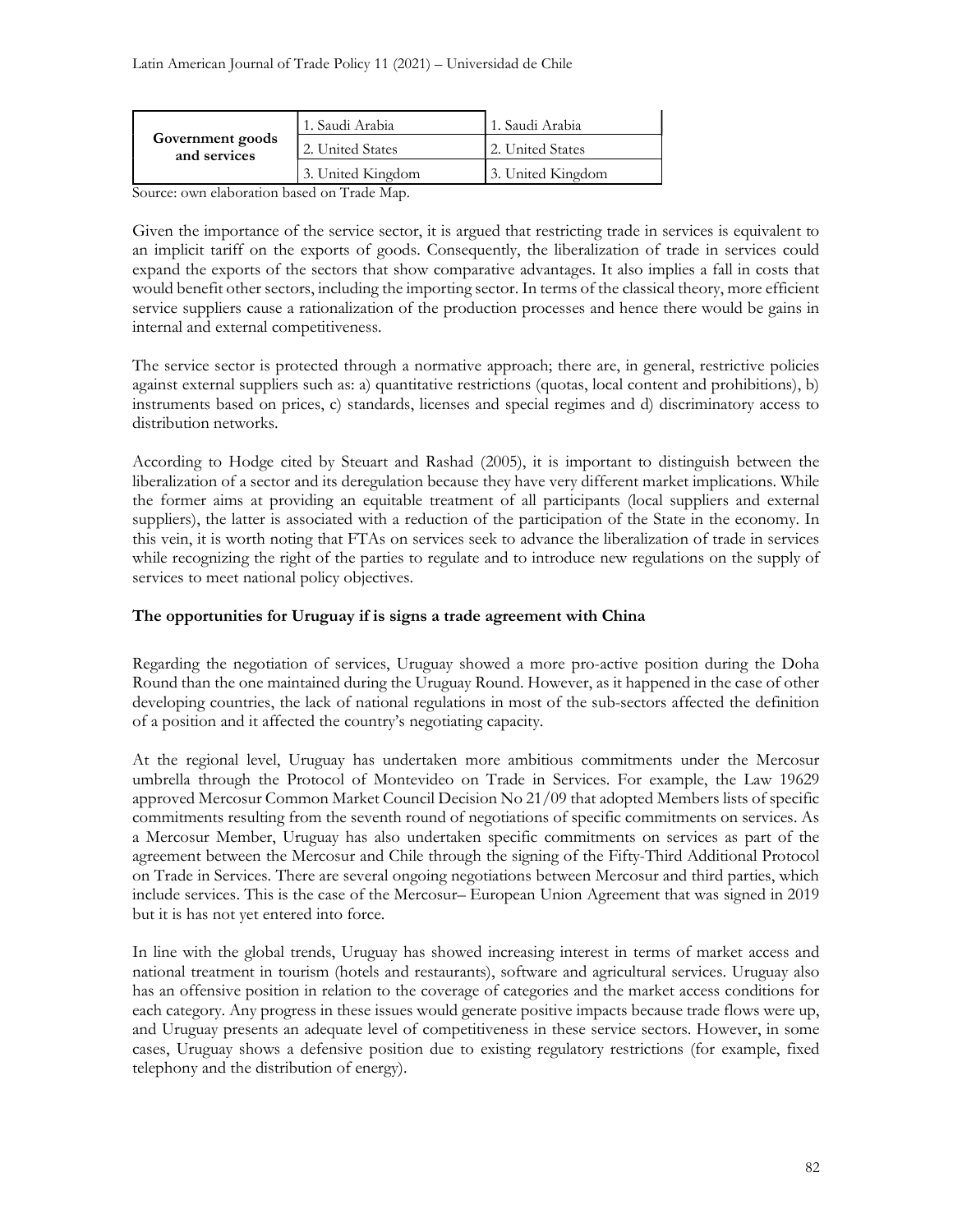Table 4 shows that China has emerged as a relevant importer of services in several categories and in some of them Uruguay has gained ground and registered high growth rates. This result is a clear proof of the potential in terms of trade in services between these two countries.

Besides, as table 5 shows, China has increased its imports of services and in most of the cases, growth rates are very high. At the same time, Uruguay's exports of services were also up and as mentioned in the case of China, in some cases, the growth rates are very high.

|                                                                 | China as importer, growth rate<br>$2009 - 2018$ | Uruguay as exporter, growth rate<br>2009 - 2019 |  |
|-----------------------------------------------------------------|-------------------------------------------------|-------------------------------------------------|--|
| Personal, cultural and<br>recreational services                 | 32,0%                                           | 70,9%                                           |  |
| Travel                                                          | 22,8%                                           | 6,6%                                            |  |
| Telecommunications,<br>computer and<br>information services     | 20,5%                                           | 10,2%                                           |  |
| Government goods<br>and services                                | 20,4%                                           | 4,8%                                            |  |
| Manufacturing<br>services on physical<br>inputs owned by others | 17,0%                                           | NA                                              |  |
| Other services                                                  | 15,2%                                           | 8,8%                                            |  |
| <b>Financial services</b>                                       | 14,2%                                           | 5,2%                                            |  |
| Charges for the use of<br>intellectual property                 | 13,9%                                           | 82,7%                                           |  |
| Transports                                                      | 9,8%                                            | 0,6%                                            |  |
| Other business<br>services                                      | 9,3%                                            | 20,9%                                           |  |
| Construction                                                    | 4,3%                                            | NA                                              |  |
| Insurance and pension<br>services                               | 0,5%                                            | 10,3%                                           |  |
| Maintenance and<br>repair services                              | NA                                              | <b>NA</b>                                       |  |

|  | Table 5: China as importer and Uruguay as exporter of services by category |
|--|----------------------------------------------------------------------------|
|  |                                                                            |

Source: own elaboration based on Trade Map.

These trends evidence that there are opportunities for exporting more services to China and the signature of an FTA could strengthen this process because it may enhance the transparency and predictability of market access conditions and foster coherence on services regulations. With the aim of identifying these opportunities, the next section focuses on the Uruguayan strategy to negotiate an FTA on services with China.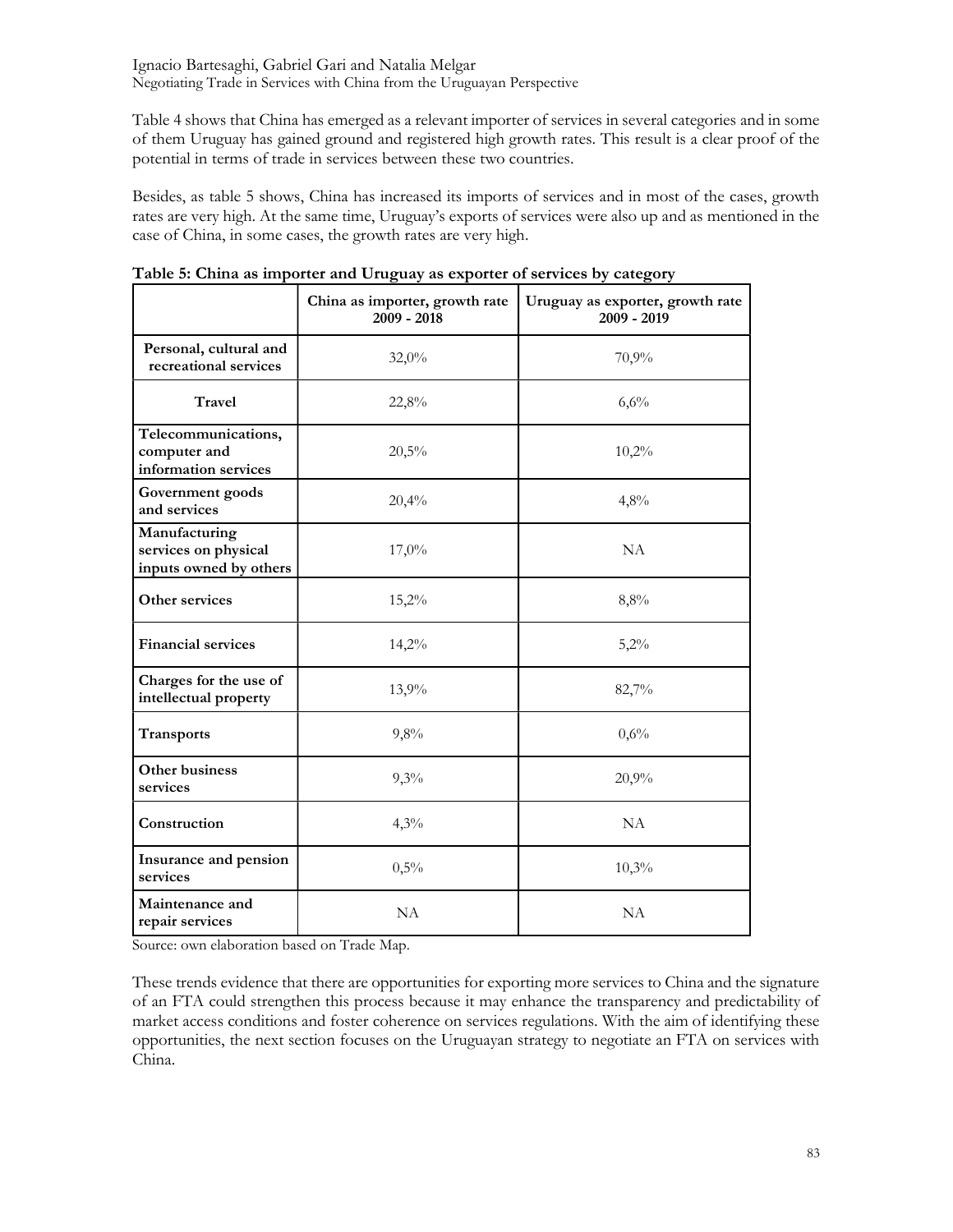## A negotiation strategy on services for Uruguay

It goes without saying that the asymmetries between China and Uruguay's markets are colossal. But size on its own should not be a reason to deter Uruguay from negotiating trade concessions on services with China. Even more when China has showed interested on signing a trade agreement with Uruguay. The structure of FTA chapters on services usually offers enough flexibilities to accommodate both parties' offensive and defensive interests. The key challenge is to secure a mutually advantageous negotiation package.

This section offers some considerations to illustrate what could be realistically achieved on services. It first depicts China's approach to the negotiation of FTAs; it then suggests ways to advance Uruguay's offensive interests and concludes with some recommendations to protect Uruguay's defensive interests on trade in services.

### China's concessions on trade in services

At the outset, it must be stated that China joined the WTO in November 2001. As a late comer, it had to pay its way into the WTO by undertaking a number of specific commitments higher than the average for a developing country. Indeed, China's schedule of specific commitments includes partial or complete commitments in ninety-three of the one hundred and fifty-five service sectors, while the average number for developing countries is forty-two (Adlung and Roy, 200). Inevitably, this has left China with less maneuvering room to offer improvements of its multilateral commitments when negotiating FTAs.

Since its accession to the WTO, China has signed fourteen FTAs including specific commitments on trade in services with twenty countries, plus the Closer Economic Partnership Agreements with Hong Kong and Macao and the Economic Cooperation Framework Agreement with Taiwan. This includes China's PTAs with ASEAN, Australia, Chile, Costa Rica, Georgia, Iceland, Korea, New Zealand, Peru, Pakistan, Singapore and Switzerland (and the text of the agreements with Mauritius and Maldives are not publicly available). Negotiations on trade in services in the Asia-Pacific Trade Agreement are still ongoing.

China's FTA strategy is characterized by the pre-eminence of political over economic considerations (Zeng, 2016 and Sampson, 2019). This is clearly reflected in the selection of its partners and the design of the FTAs. China's trading partners include a diverse and flexible mix with countries from different regions of the world, very different economic size, or degree of development. The agreements contain predominately shallow commitments, many carve-outs to address the varied needs and political sensitivities of its trading partners, and they are subject to relatively weak enforcement mechanisms (Antkiewicz and Whalley, 2005, Wang, 2011, and Zeng, 2010). Specific commitments on services include only modest improvements of the scope and depth of China's GATS commitments (Gari, 2020a).

So far, China has followed a gradual and piece-meal approach to the negotiation of PTAs, i.e. starting with narrow, incomplete initial agreements (covering goods only) that progressively expand its policy coverage and degree of liberalization over time (Gari, 2020a). Even its most advanced agreements signed with Australia, Korea, New Zealand, and Singapore are significantly less ambitious than those agreements recently concluded by other large trading players such the CPTPP, USMCA or EU-Japan FTA. Chinese FTAs simply match those policy areas already covered by WTO disciplines but fail to cover 'WTO-extra' policy areas or cover them only superficially.

There are some indications suggesting that the pace of China's trade diplomacy will soon move up a gear or two (Gari, 2020a). First, China's growth model is transitioning from one driven by inward investment and exports of manufactures to a stronger consumer-led growth one in which services are the major factor driving economic expansion (Lardy, 2015). Second, China's continuing rise of exports of services and outflows of foreign direct investment demands more ambitious disciplines to protect its growing offensive interests. Third, well aware of the relevance of the service sector for its economy, the Chinese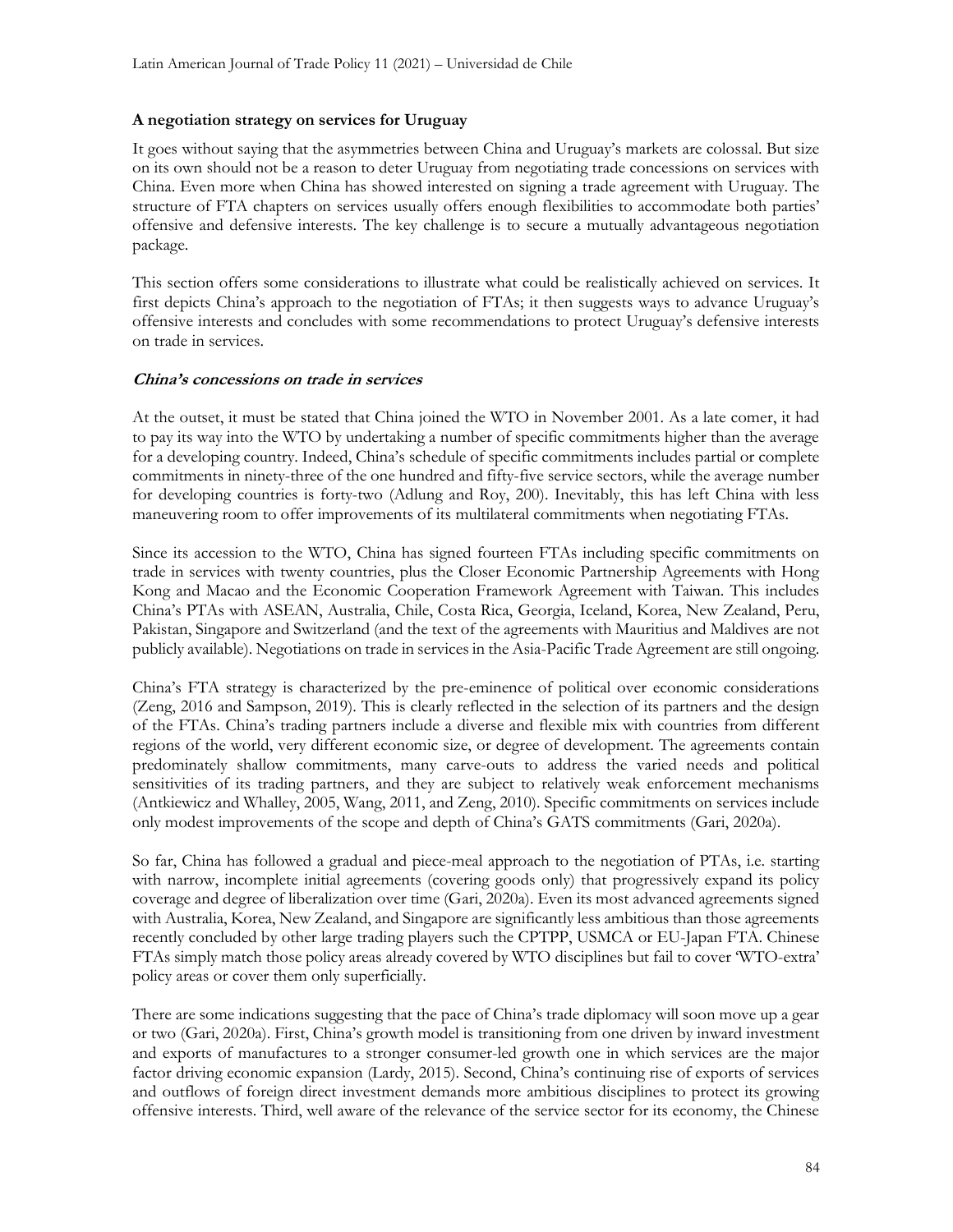government is pushing for reforms that are further opening the sector to foreign competition. For instance, in January 2020, the new Foreign Investment Law of China (FIL) came into effect, reducing the number of sectors subject to restrictions (Lau et al. 2020). In fact, China has already taken a more aggressive stance on the negotiation of preferences for trade in services. In September 2018, the Shanghai Municipal People's Government adopted a 'negative list' approach to further opening up of cross-border trade in services (see Special Administrative Measures for Cross-Border Trade in Services in China (Shanghai) Pilot Free Trade Zone, which was a Negative List). Since then, the use of a negative list approach has been extended to negotiations for the upgrade of specific commitments on services with Australia (see for example the Declaration of Intent by the Government of Australia and the Government of the People's Republic of China Regarding Review of Elements of the China-Australia Free Trade Agreement, 24/03/17), Korea (which were introduced for the first time on the fourth round of the second phase of the Sino-Korea talks on 2/04/19), and New Zealand (New Zealand's Ministry of Foreign Affairs and Trade, 2019).

However, it must be clearly noted that despite this push for expanding preferences on trade in services, China will remain reluctant to forfeit policy discretion over some areas that are crucial to its socialist market economy model, i.e., state owned enterprises, subsidies, competition and monopolies and exclusive service suppliers and control of data flows (Gari, 2020a).

## Uruguay's offensive interests

Against this background, it first corresponds to explore how can Uruguay advance its offensive interests on trade in services. Uruguay should bring to the negotiation table an ambitious request targeting those sectors and modes of supply relevant for the country's most competitive export sectors. The sectors that stand out as high export performers are tourism and non-traditional service sectors such as architecture and engineering services, fashion, textile and furniture design, computer and related services, services incidental to agriculture and various types of audio-visual services.<sup>3</sup> However, it should be noted that tourism is mainly regional, specially from Argentina and Brazil.

A comprehensive diagnostic that compares what Uruguay needs with what China has committed so far to the most specific sectoral level possible, falls beyond the scope of this study. Nevertheless, some general observations can be made. In general terms, China's schedules of specific commitments annexed to its various FTAs, cover most of the sectors of export interest to Uruguay but only partially. Conditions, limitations and even unbound commitments for different modes of supply can be found in those schedules.

## Architectural and Engineering Services

Take the case of architectural and engineering services. For mode 1, China's FTA schedules typical include a full market access commitment for scheme design. But for other type of architectural services, co-operation with Chinese professional organizations is required. For mode 3, Chinese FTAs' schedules typically stipulate that wholly foreign-owned enterprises are permitted. While relevant, this is less than a full market access commitment. China can still adopt other market access restrictions not covered by such commitment, such as limitations on the total value of service transactions of such enterprises. For mode 4, China's obligations remain unbound except as indicated in its horizontal commitments, which typically cover measures concerning the entry and temporary stay of restricted categories of persons such as business visitors, managers and executives and only for limited periods of time, not exceeding 180 days. This is clearly insufficient for trading in professional services, where the cross-border movement of natural persons is crucial for the supply of the service.So, should Uruguay ask for better market access

<sup>&</sup>lt;sup>3</sup> For more details, visit: https://www.presidencia.gub.uy/comunicacion/comunicacionnoticias/uruguay-xxi-exportando-pasoa-paso-pereira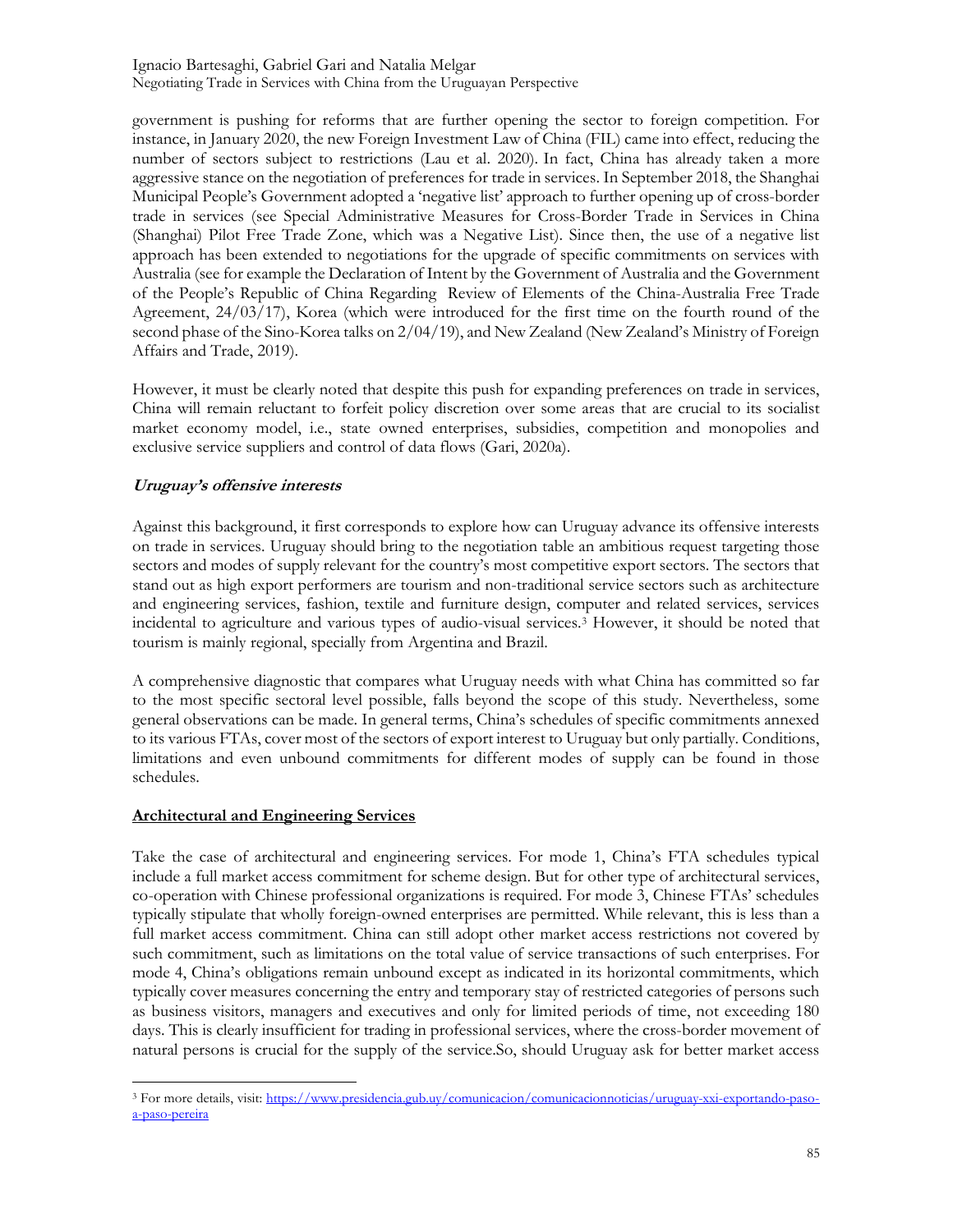conditions for mode 4 supply of architectural services? Yes, it should definitely include that in its wish list. Judging by what can be found in China's existing FTAs' schedules, this is not an unreasonable request. Most of them include an improvement with respect to China's GATS schedule by extending market access commitments to an additional category of persons, namely, 'Contractual Service Suppliers', which may be granted work permits and stay permits for periods not exceeding four months (the China's schedule of commitments annexed to its FTA with Georgia is a good example of this). The preferences granted to Australian architects and engineers under this category go even further by extending their initial stay to one year. In addition, Australia, Korea, Singapore and Chile have managed to obtain an additional GATS plus commitment consisting on bettering market access conditions for the establishment of foreign service suppliers in the Shanghai Free Trade Zone for construction and related engineering services. Australian, Korean, Singaporean and Chilean construction enterprises established in the China (Shanghai) Pilot Free Trade Zone ("FTZ") may undertake joint Chinese-foreign constructed projects in Shanghai. Under such circumstances, these foreign construction enterprises will be exempted from the foreign investment ratio requirement in the projects.

Yet, even the fullest market access commitments would not secure effective market access because they do not address the trade costs stemming from the diversity of non-discriminatory measures such as a license requirement to practice. Architecture in China, like in most countries of the world, is a regulated profession. This means that foreign professionals must take a local examination or obtain a registration by way of mutual recognition agreement in order to be able to practice in China.<sup>4</sup> Australia, for example, has managed to secure a preferential treatment for the recognition of their architects' qualifications by Chinese competent authorities (that could be found in the China's schedule of commitments annexed to its FTA with Australia). And the FTAs with Georgia, Australia, Singapore and New Zealand include a commitment of the parties to encourage professional bodies to strengthen cooperation and explore possibilities for mutual recognition of professional qualifications, with particular reference to engineering, accounting and auditing services. This is another request that should be included in Uruguay's list. Simply put, for the effective liberalization of trade in professional services such as architecture and engineering services, it is absolutely essential that, in addition to full market access commitments on all modes of supply, professional regulatory bodies agree on mechanisms to simplify the mutual recognition of professional's licenses to practice.

#### Computer and Related Services

Another example to consider refers to Computer and Related Services. China's GATS schedule includes full market access commitments on modes 1 and 2, but mode 3 is allowed only in the form of joint ventures with majority ownership permitted. Now, China has removed this requirement in all its FTAs but for the one with Georgia. So, Uruguay should definitely ask for this preference as well.

Also, most China's FTA schedules include a commitment on mode 3 to allow foreign-owned enterprises on software implementation services and data processing services. Again, while relevant in itself, this is less than a full market access commitment and Uruguay should request an extension of the market access commitment that also covers, inter alia, the obligation not to impose limitations on the total value of service transactions of such enterprises.

A significant requirement to enable trade in computer and related services, as in many other nontraditional services, is the ability to transfer data across borders. However, only the agreements with

<sup>4</sup> Detailed Rules for the Implementation of Regulations on Registered Architects of People's Republic of China 中华人民共和 国注册建筑师条例实施细则 (Promulgated in 2008), Article 3 Chinese version). Regulations on Administration of Foreign-

invested Construction and Engineering Design Enterprises 外商投资建设工程设计企业管理规定(promulgated in 2002) Chinese version)) (English version).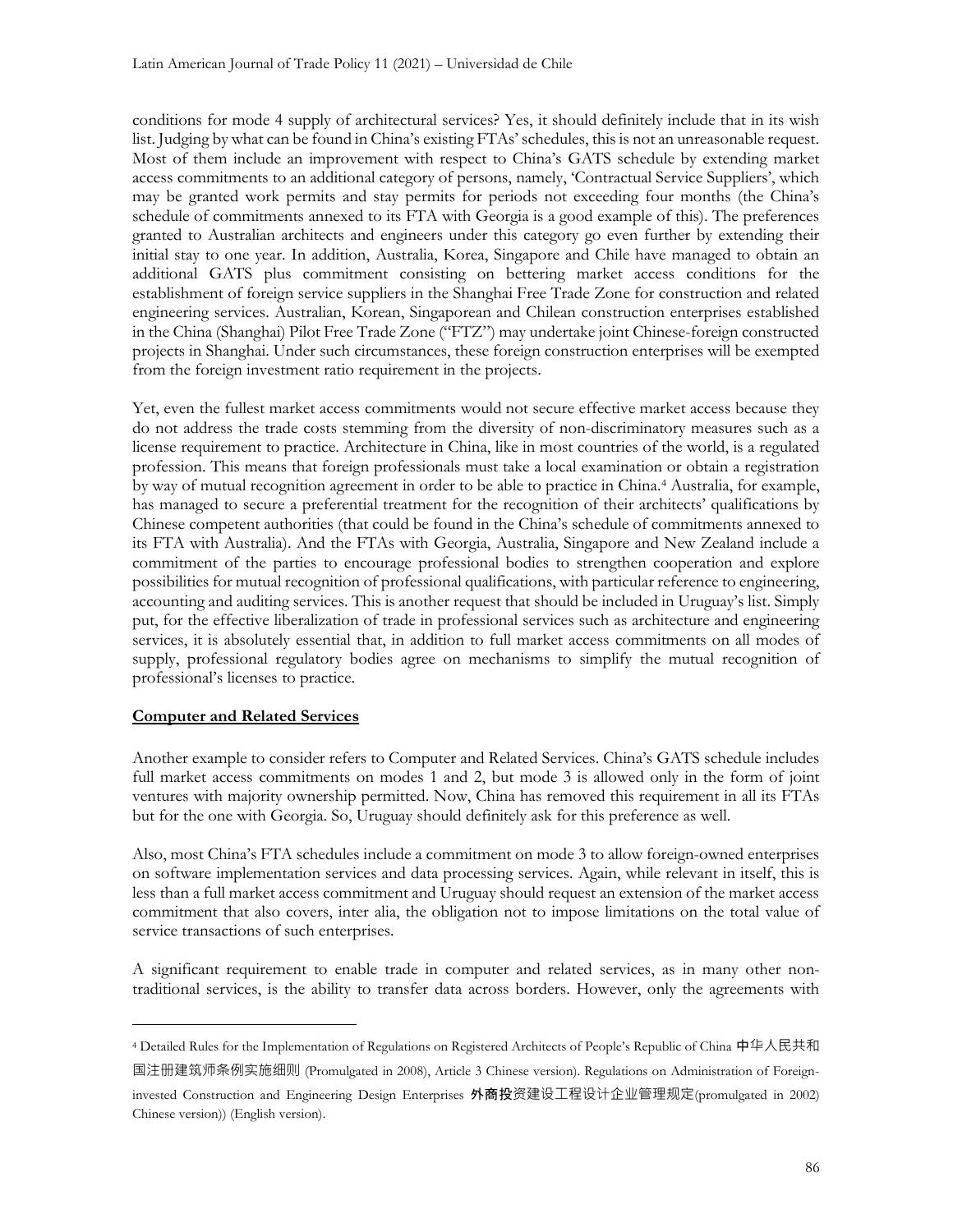Australia, Korea and Chile include a chapter on e-commerce and none of them include disciplines on the cross-border transfer of information by electronic means. This is not surprising, considering that Chinese legislation requires that personal data and other relevant information be stored in the national territory.<sup>5</sup>

Clearly, the chances of China amending its legislative framework on data protection at the Uruguayan request are close to nil. However, there are alternative ways to facilitate the cross-border transfer of data flows that should be explored. At a minimum, the parties could agree to set a platform for regulatory cooperation on data protection. This could simply include a non-binding obligation to exchange information and explore areas of mutual equivalence. Eventually, this could lead to bespoke arrangements for the mutual recognition of privacy protection standards allowing the cross-border transfer of data in specific sectors and subject to specific conditions (for example, the EU-US Privacy Shield agreement).

It is well documented that when it comes to the liberalization of trade in services, reciprocal negotiations of specific commitments on market access and national treatment have a limited role to play. At best, they can contribute to consolidate applied regulatory policies. But to ensure conditions for the effective market integration of services it is also necessary to address the trade costs stemming from 'pure' regulatory heterogeneity of services regulations, i.e. differences in non-discriminatory regulations that are not in any way attributable to protectionist or anti-competitive goal (Gari, 2020b). Hence, in addition to the request of sector specific market access concessions, Uruguay should spend considerable efforts on the negotiation of an institutional framework for regulatory cooperation. Regulatory cooperation is the only mechanism available to address the trade costs of regulatory heterogeneity and it is only at bilateral level where realistic progress on this matter can be achieved.

The institutional framework for regulatory cooperation should cover both regulatory bodies responsible for specific service sectors such as financial services, media and telecommunications and professional services, and regulatory bodies responsible for policy areas that cut horizontally across all service sectors such as immigration authorities and data protection regulators.

## Double Taxation

Another policy issue that inhibits trade in service in all sectors is double taxation. Different taxation criteria may cause companies or individuals to be taxed for the same concept in more than one country when they operate at an international level (Gari, 2012). For example, on indirect taxes such as the Value-Added Tax (VAT), double taxation occurs when the supplier is subject to the origin principle and the consumer is subject to the destination principle. On direct taxes, it is not unusual for a business or an individual who is a resident in one country and makes a taxable gain (earnings, profits) in another, to be obligated to pay tax on that gain locally and pay again in the country in which the gain was made. The tax authorities from the destination country may require resident payers to report, and possibly withhold tax on, payments to non-residents. Now, FTAs do not encroach upon the sovereign right of its members to develop their own tax policies and administrative rules to raise revenues in a fair and equitable way. So, the only remedy to avoid double taxation is to negotiate a separate agreement to this effect. Uruguay should include the negotiation of such type of agreement in the agenda, side by side to the FTA.

There are two main reasons for being reasonably hopeful on getting some preferences on services from China. The first one is, precisely, the small size of Uruguayan market. This reduces the cost of any preference given to levels that, in Chinese terms, are almost insignificant. The second reason is that China, following its policy of prioritizing political over economic considerations, has already granted preferences to relatively small countries willing to recognize China as a market economy or to support other Chinese

<sup>5</sup> Cybersecurity Law of the PRC adopted 7 November 2016, in force 1 June 2017, Article 37). Guideline for Personal Information Protection within Information System for Public and Commercial Services adopted 1 February 2013, para. 5.4) Decision of the Standing Committee of the National People's Congress on Strengthening Information Protection on Networks, adopted 28 December 2012).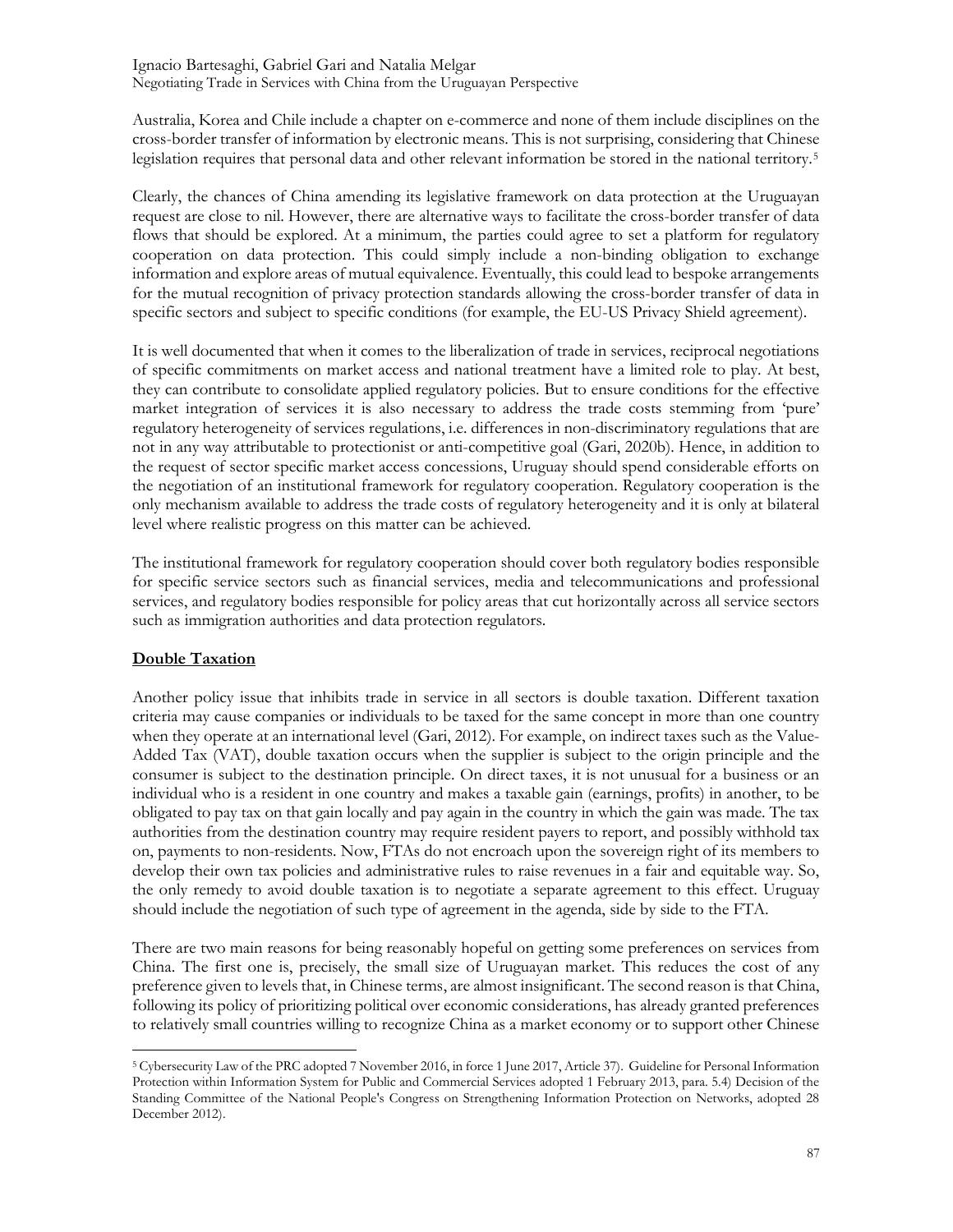policy interests (Pakistan, Costa Rica and the Maldives are good examples of this). Indeed, one thing that stands out when reviewing China's preferential treatment on services is that the extent of the preferences varies according to the trading partner (Gari, 2020a). Some countries have managed to extract much more preferences from China than others. And size is not necessarily the defining factor because Chile, a country of a relatively similar size to Uruguay, is one of the countries that along with Australia, Korea and Switzerland, has managed to secure the largest number of preferences.

## Uruguay's Defensive Interests

## **Overview**

In terms of requests, Uruguay is very likely to expect demands from China mainly on infrastructure related services such as construction and engineering and transport services. This is in line with the international legal framework that China needs to roll over its Belt and Road initiative.<sup>6</sup> Another distinctive preference present in most Chinese FTAs relates to Traditional Chinese Medicine. For instance, the FTAs with Georgia, Australia, Switzerland and New Zealand include commitments by the parties to exchange information and discuss policies, regulations and actions related to TCM services; encourage discussion on recognition system of TCM practitioners; encourage cooperation between regulators, relevant professional bodies and registration authorities for TCM practitioners and encourage future collaboration between regulators, registration authorities and relevant professional bodies to facilitate trade in TCM and complementary medicines (Gari, 2020b). In addition, Uruguay should also replicate in its schedule of commitments all the limitations and conditions that have already been recorded in its previous schedules of commitments added to the Protocol of Montevideo, and in those added to the agreements with Chile and the EU.

The good news for Uruguay is that, save for minor exceptions it already has a liberal applied regime for services that cuts across most service sectors and modes of supply. And Uruguay has already conferred relatively ambitious preferences to its Mercosur partners and to Chile, which have significant value compared with its GATS commitments. Moreover, Uruguay moved from negotiating concessions on a positive list basis with its Mercs partners, to a negative list basis with Chile.

All in all, it should be relatively politically costless to extend those preference to China if a reasonable package of preferences in line with the characteristics described above is offered in return. However, one should not overlook the resistance that the Uruguayan government faced from a spectrum of the political system when trying to negotiate an FTA with the USA. There are concerns about the impact that FTAs on services can have on the policy space of its members to regulate the supply of services for legitimate public policy objectives (Porzecanski, 2010 and Pose, 2019). However, it is submitted that subject to careful negotiations, such policy space can be preserved. Services chapters offer a range of flexibilities for this purpose, even if concessions are negotiated on a negative list basis, such as general exceptions, prudential carve out, and annexes with list of reservations for existing and future measures.

Last, but not least, services are just one piece of a larger package that will have to be addressed in case China and Uruguay agree to negotiate a FTAn. So, at risk of stating the obvious, the value of the final negotiation outcome on services should not be assessed in isolation but also considering China's commitments on trade in goods.

## The Mercosur risk factor

In Uruguay, the government has been promoting the so-called flexibilization of the Mercosur. It aims at being able of negotiating bilateral free trade agreements. This possibility is not allowed by the Mercosur

<sup>6</sup> http://lv2.mofcom.gov.cn/article/onebeltoneroad/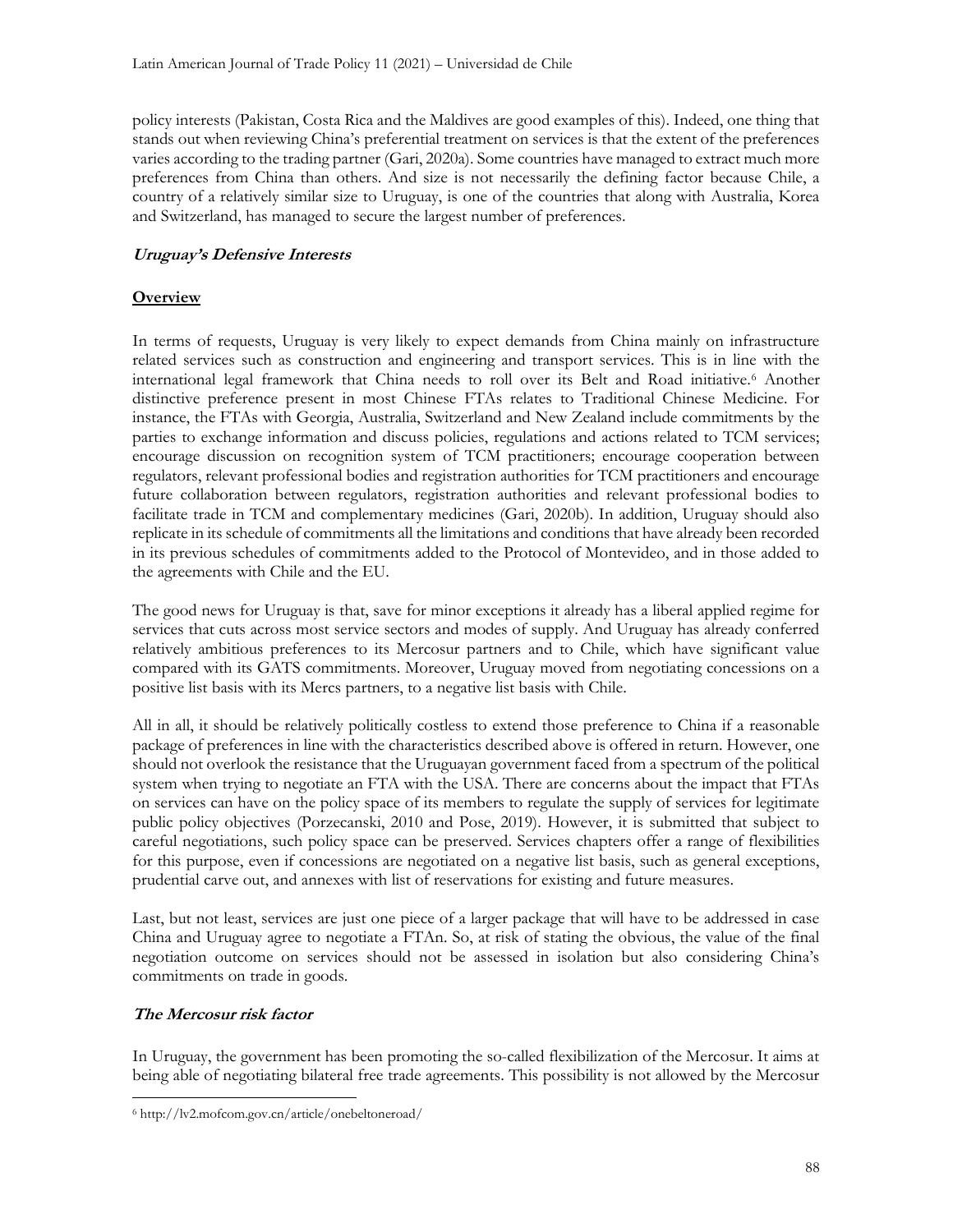provisions. Uruguay argued that the Mercosur did not create a complete custom union and that it is functioning as a free trade zone with some developments. The Protocol of Montevideo has implied some progress regarding the regulation of services. However, the commitments have never entered into force. In addition, Uruguay has already negotiated services bilaterally with Chile and Mexico (that was strongly criticized by Mercosur members).

Some months ago, the government announced the launch of the feasibility study of a FTA between China and Uruguay. This study would include the impacts not only on trade in goods and in services but also the effects on other issues that are usually included in this type of agreement (such as investment or cooperation among others). Moreover, regarding the MERCOSUR members, the effects of retaliation from other MERCOSUR members (specially, Argentina and Paraguay) should be scrutinized.

### **Conclusions**

During the last decade, China has experienced deep changes in several spheres and international trade is one of them. This is true not only in the case of trade in goods, but also in the case of trade in services and given the high growth rates, China has become a key global player both at the supply and demand side.

The first key finding that emerges from this analysis is that China is a relevant importer of services and at the same time, Uruguay has grown as a potential supplier in several categories in which the country is competitive, and the public sector has supported. Moreover, if considering trade in goods, China has become the most relevant trade partner for Uruguay and at the same time, in some products such as beef, Uruguay is a relevant supplier for China. This process should contribute to strengthening service trade flows, specially, in those categories in which China is a voracious consumer and, at the same time, Uruguay is able to export and nowadays, it is exporting not only to the region, but also to United States and the European Union, such as IT and communication services.

In normative terms, it is well known that China and Uruguay are members of the GATS and both have signed trade agreements that include concessions in services. At the same time, we provide evidence on the existence of significant opportunities that may improve market access conditions for some Uruguayan service sectors. However, it has been noted that there are some other sectors and modes of supply more sensitive to China's socialist market economy system which will not be opened for negotiations, such as the free movement of information, disciplines on state-owned enterprises, subsidies, competition and monopolies and exclusive service suppliers.

To sum up, within the limitations of the available information on trade in services and based on a review of China's trade concessions in other FTAs, it is not unreasonable to suggest that a trade agreement between China and Uruguay can contribute to deepen trade in services between the parties in several sectors and both countries will benefit from these exchanges. In the case of Uruguay, an additional challenge of this negotiation is to update some norms that would facilitate access to global markets and, to Asian markets.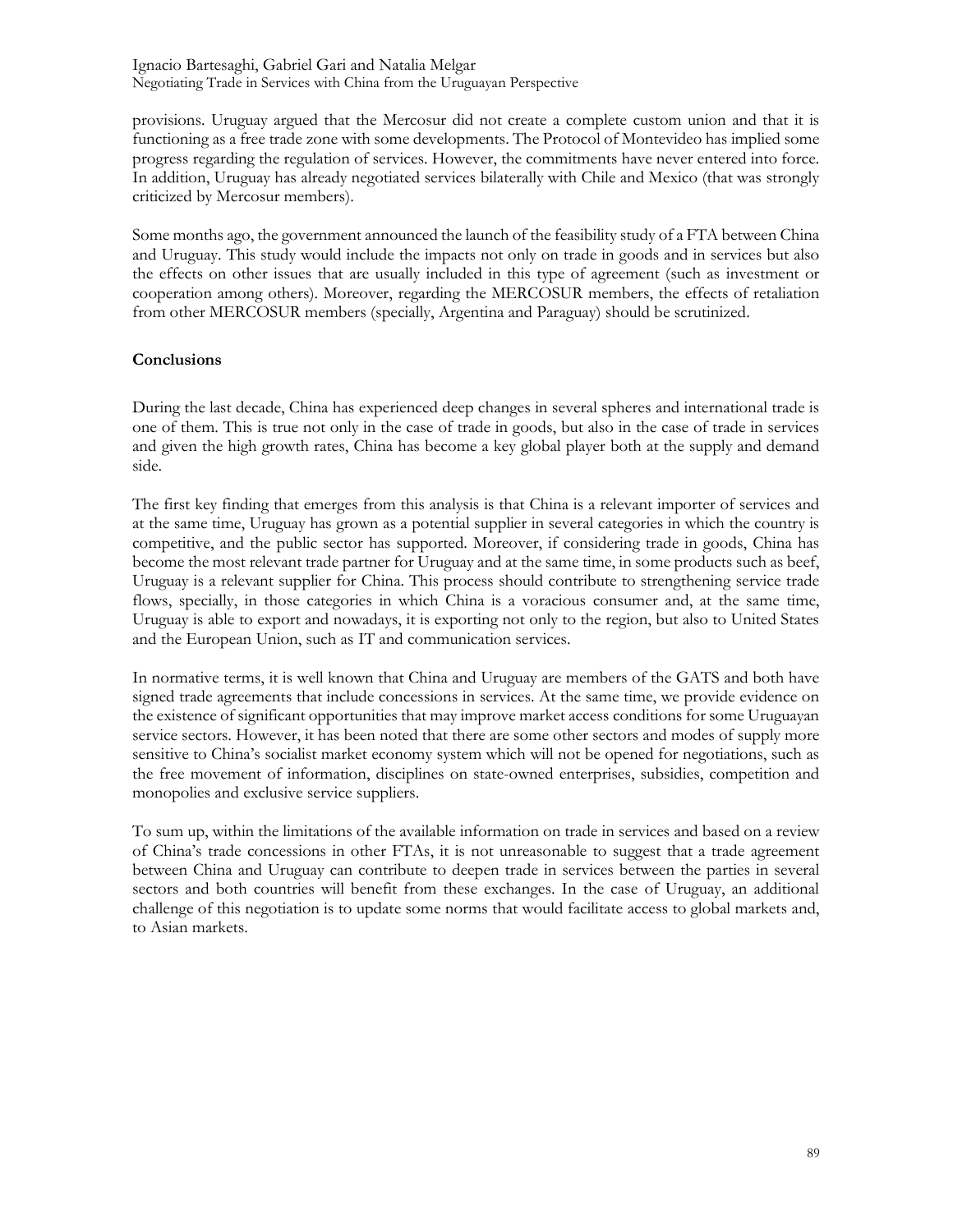#### References

- Adlung, R. and Roy, M. (2005). Turning Hills into Mountains? Current Commitments under the GATS and Prospects for Change, WTO Staff Working Paper ERSD-2005-01.
- Antkiewicz, A. and Whalley, J. (2005). China's new regional trade agreements. The World Economy, vol. 28(10), pp. 1539-1558.
- Bartesaghi, I. and Melgar, N. (2020). Posibles impactos de un TLC entre Uruguay y China. In D. Peters. (Ed.), América Latina y el Caribe y China. Economía, comercio e inversión 2019 (pp. 105-126). Ciudad de México, México: Red ALC-China.
- Baiker, L., Bertola, E., and Jelitto, M. (2021). Services Domestic Regulation Locking in Good Regulatory Practices'. WTO Staff Working Paper, ERSD-2021-14, September 2021. https://www.wto.org/english/res\_e/reser\_e/ersd202114\_e.htm
- Benz, S., and Jaax, A. (2020). The costs of regulatory barriers to trade in services: New estimates of ad valorem tariff equivalents. OECD Trade Policy Papers, No. 238, OECD Publishing, Paris. https://doi.org/10.1787/bae97f98-en.
- Cattaneo, O., Gereffi, G., Miroudot, S., and Taglioni, D. (2013). Joining, Upgrading and Being Competitive in Global Value Chairs: A Strategic Framework. World Bank Policy Research Working Paper 6406, World Bank, Washington, DC.
- Cattaneo, O., Engman, M., Saez , S., and Stern, R. M. (2010). Assesing the potential of services trade in developing countries: An overview. In Cattaneo, O., Engman, M., Saez, S., and Stern, R. M., International trade in services: New trends and opportunities for developing countries (pp. 1-29). Washington, D.C: The World Bank.
- Gari, G. (2012). International Initiatives for Reconciling the Sovereign Right to Tax with Free Trade in Services. Law and Business Review of the Americas, vol. 18(1), pp. 55-67.
- Gari, G. (2020a). China's Preferential Treatment on Trade in Services: is the Sleeping Dragon about to Wake Up?, *Journal of World Trade*, vol. 54 (6).
- Gari, G. (2020b). Recent Preferential Trade Agreements' disciplines for tackling regulatory divergence in services: how far beyond GATS? *World Trade Review*, vol. 19(1), pp. 01-29. https://doi.org/10.1017/S1474745618000368.
- Kox, H., and Lejour, A. (2005). Regulatory Heterogeneity as Obstacle for International Services Trade. CPB Discussion Paper No. 49, CPB Netherlands Bureau for Economic Policy Analysis, The Hague. www.cpb.nl/en/publication/regulatory-heterogeneity-obstacle-international-services-trade
- Lardy, N. (2015). The Fundamentals of Growth in China. In Peterson Institute for International Economics (Ed.), China's Economic Transformation: Lessons, Impact and the Path Forward (pp. 04-06). Washington DC, United States: Peterson Institute for International Economics.
- Lau, N., Ip, K., Guo, G. and Zhao, A. (2020). China set to implement the new Foreign Investment Law. China investments e-bulletin, Herbert Smith Freehills. https://sitesherbertsmithfreehills.vuturevx.com/95/21568/compose-email/china-set-to-implement-the-newforeign-investment-law.asp?sid=blankform.
- Lamprecht, P. and Miroudot, S. (2018). The value of market access and national treatment commitments in services trade agreements. OECD Trade Policy Papers, No. 213, OECD Publishing, Paris. https://doi.org/10.1787/d8bfc8d8-en.
- Low, P. and Pasadilla, G. (2015). Services in Global Value Chains: Manufacturing-Related Services. APEC Policy Support Unit, Singapore: APEC Secretariat.